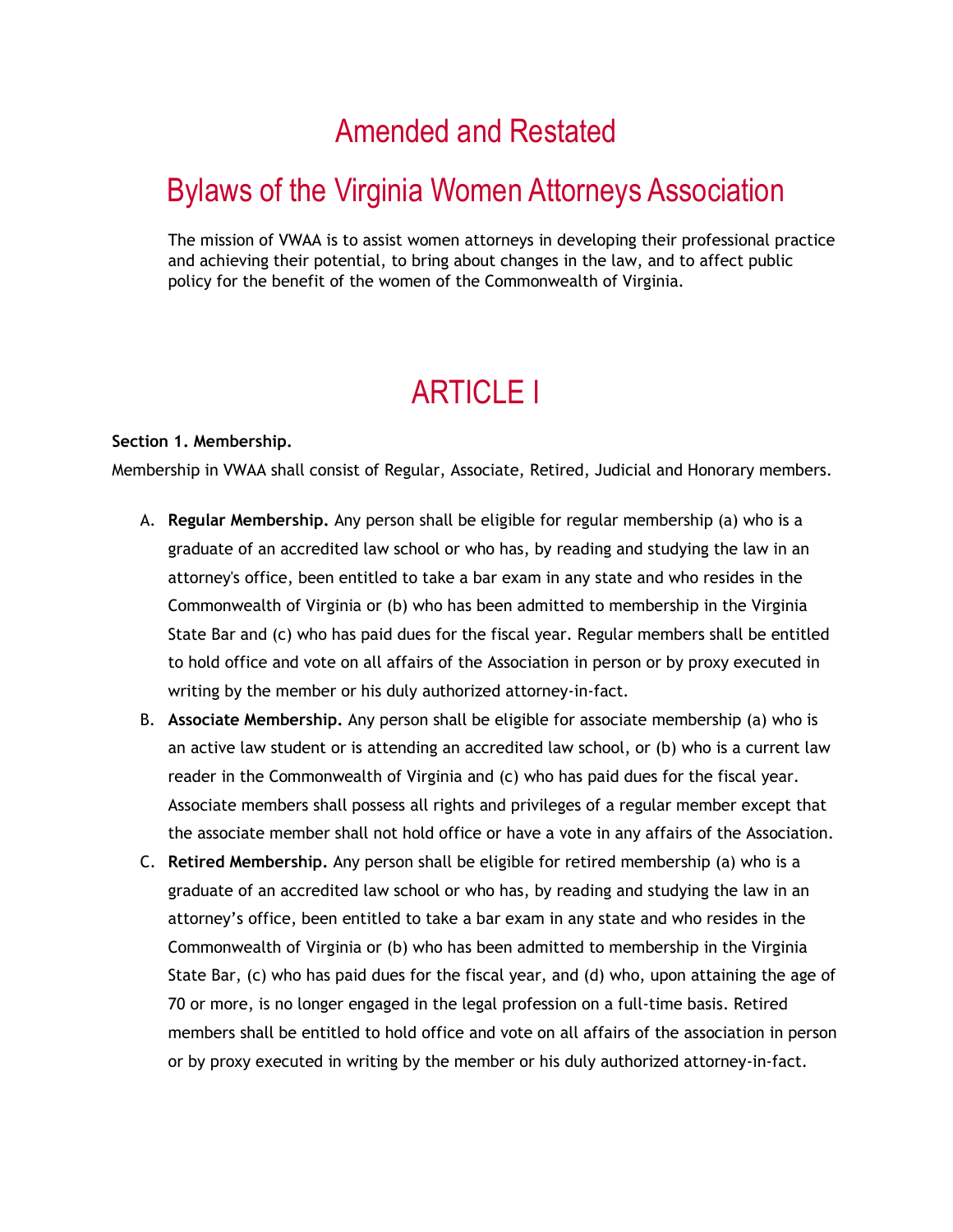- D. **Judicial Members.** Any person who is an active or retired full-time member of the judicial or quasi-judicial bodies in Virginia is eligible to become a non-voting individual member of this Association, is not eligible to hold any office in this association, and, therefore, shall not by virtue of their membership be deemed parties to any views, opinions or recommendations made or expressed by this association.
- E. **Honorary Members.** Any person may be elected to be an honorary member of this association by the unanimous vote of all members of the Board of Directors present at any meeting of the Board. Honorary members shall not be required to pay dues nor shall they be eligible to vote or to hold any office in the Association and, therefore, shall not by virtue of their membership be deemed parties to any views, opinions or recommendations made or expressed by this association.
- F. **Applications.** Prospective members may make application for membership by submitting an application form together with the applicable annual dues in accordance with a process to be determined by the Board of Directors.

**Section 2. Voting Rights.** Only dues-paying regular and retired members shall have the right to vote on every issue to come before all meetings of the membership.

**Section 3. Dues.** The amount of dues shall be set by the Board of Directors annually after a review of the Association's financial position. Such dues shall be payable in advance by the first day of the fiscal year. Dues received on or after April 1 shall be credited to the next fiscal year.

**Section 4. Termination of Membership.** Membership may be terminated by written resignation, non-payment of dues, or disbarment.

**Section 5. Fiscal Year.** The fiscal year shall be July 1 through June 30 of each year.

# ARTICLE II

### **Meetings of the Membership**

**Section 1. Time and Place.** The annual meeting of the Association shall be held in June of each year. Special meetings may be held on call of the Board President.

**Section 2. Notice of Meetings.** Notice of all meetings shall be given by the Secretary or by the President-Elect for the annual meeting, to each member by mail or by electronic mail to the most current electronic mail address submitted by the member to the VWAA as maintained by the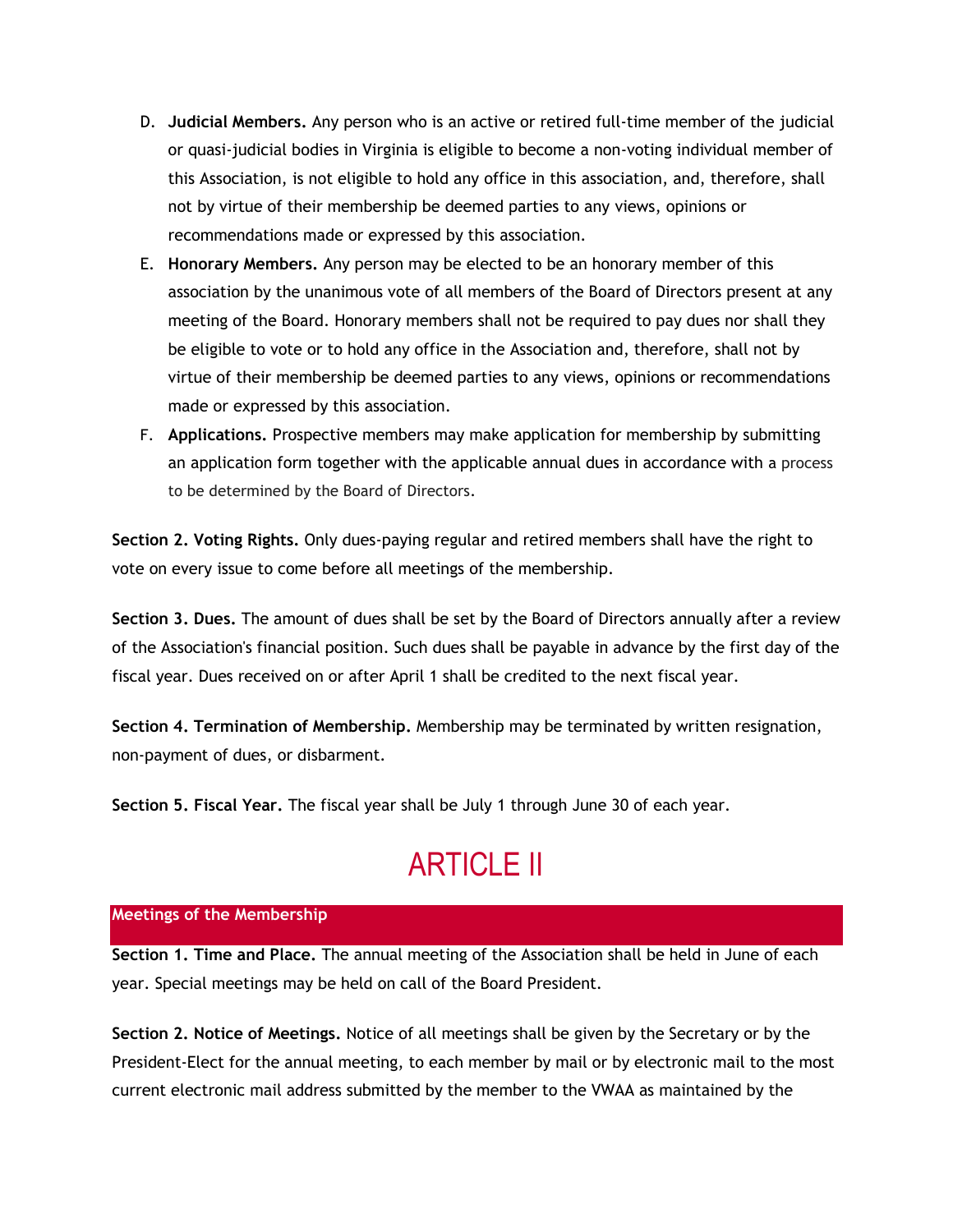VWAA Board of Directors no more than sixty (60) nor fewer than ten (10) days before the date of the meeting. For any meeting in which the members will consider amendments to the articles of incorporation or to the Bylaws, notice must be sent no fewer than twenty-five (25) days prior to the meeting.

**Section 3. Quorum.** At all meetings, a quorum shall be 10% of the Regular Membership. All written proxies granted to a regular VWAA member shall be counted to constitute a quorum. Once a quorum has been established, it obtains for the entire meeting.

**Section 4. Proxy Voting.** Proxy voting shall be permitted. All proxies shall be in writing and signed. No person shall submit more than one proxy for him or herself, although one person may vote as many proxies as authorized by persons submitting proxies. A proxy may be general or specific, according to the written instructions of the member giving the proxy. A proxy may be granted only to a regular VWAA member.

**Section 5. Conduct of Business.** The latest edition of Robert's Rules of Order shall govern all proceedings of the meetings of the Association unless in conflict with these Bylaws.

**Section 6. Order of Business.** At the annual meeting and at other meetings of the Association so far as the presiding officer or chairman may deem the same applicable, the order of business may be as follows:

- A. Education session;
- B. Business meeting;
	- 1. Reading of the minutes of the last meeting;
	- 2. Report of the President;
	- 3. Reports of the Secretary and Treasurer;
	- 4. Reports of standing committees;
	- 5. Reports of special committees;
	- 6. General Business; and
	- 7. Election of officers and board of directors.

# **ARTICLE III**

### **Officers**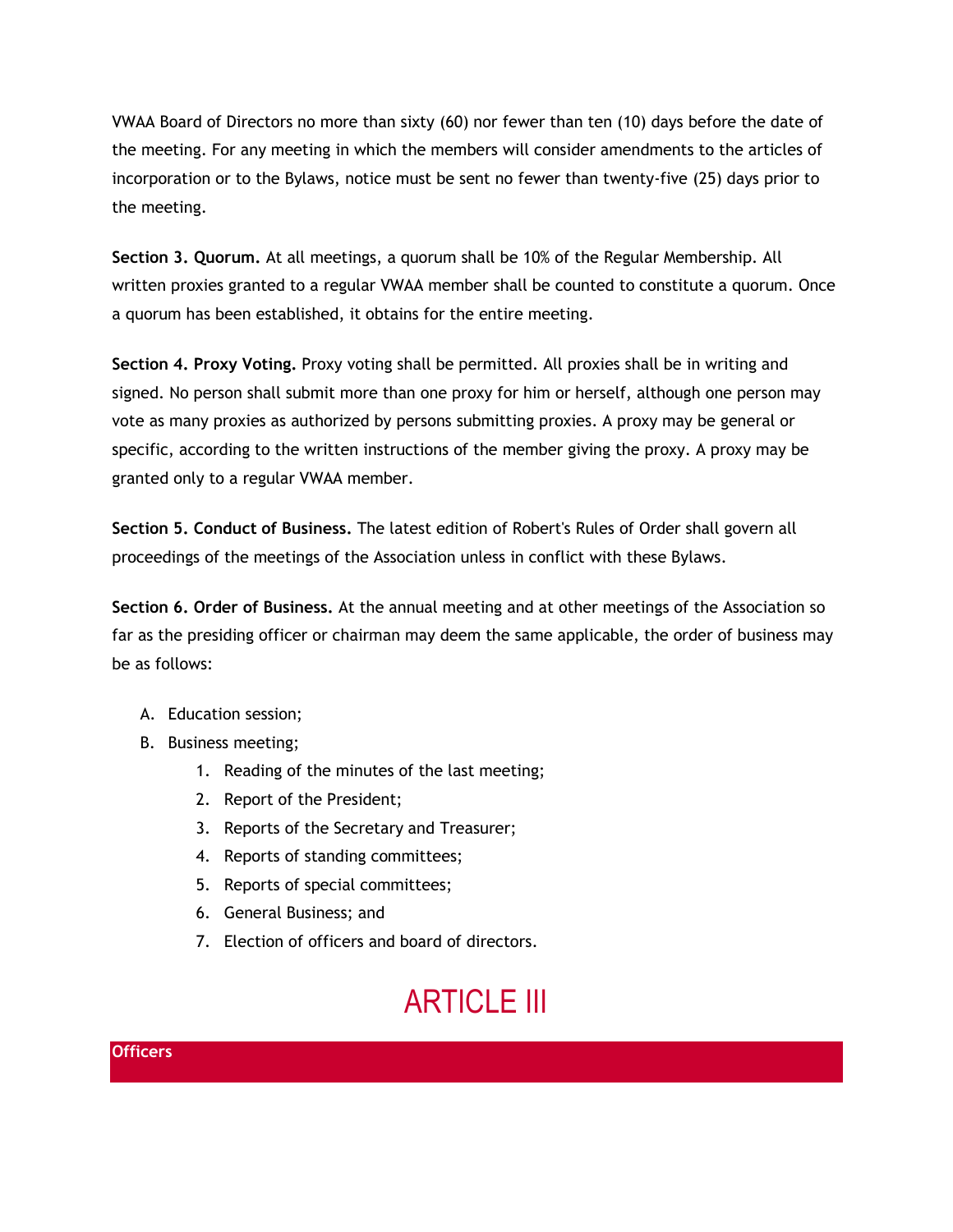**Section 1. Offices and Election.** The officers of the Association shall be President, President-Elect, Secretary, Treasurer, and Immediate Past President, who shall collectively constitute the Executive Committee.

- A. All officers shall be elected by the members for one-year terms at an annual meeting of the membership, except as provided in Sections 3 and 6 below. Mailed ballots may be counted in the election of officers. The term of each officer shall begin on July 1 after election and shall continue until June 30 or until each respective successor takes office, whichever is later.
- B. Officers shall serve without compensation however, a discretionary fund shall be established for ordinary and necessary out-of-pocket expenses incurred by the officers in an amount approved and budgeted annually by the Board of Directors.

**Section 2. President.** The President shall preside at all meetings of the Association and the Board, and shall perform all duties ordinarily incident to the office of President and shall recommend to the Board such action as he or she deems proper. The President shall generally supervise the management of the affairs of the Association. The President or his or her designee shall appoint the members of, designate the chair or co-chairs of and fill vacancies in all committees, except as otherwise provided herein.

For expenditures previously approved by the Board, the President is authorized to sign contracts up to \$2,000. For expenditures previously approved by the Board, the President is authorized to sign contracts in excess of \$2,000 after the contract has been reviewed and approved by a majority vote of the Executive Committee.

The President shall have the power to authorize expenditures not to exceed the amount budgeted from the discretionary fund established under Section 1 of this Article.

**Section 3. President-Elect.** The President-Elect shall act as President in the absence of the President and shall also serve as parliamentarian and shall perform such other duties as may be assigned by the President, including serving on the Nominating Committee. The President-Elect shall automatically accede to the office of President.

**Section 4. Secretary.** The Secretary shall keep minutes of all meetings, send out notices, maintain a list of current dues-paying members, and be custodian of correspondence files. The Secretary is a member of the Membership Committee in accordance with Article VI, Section 5.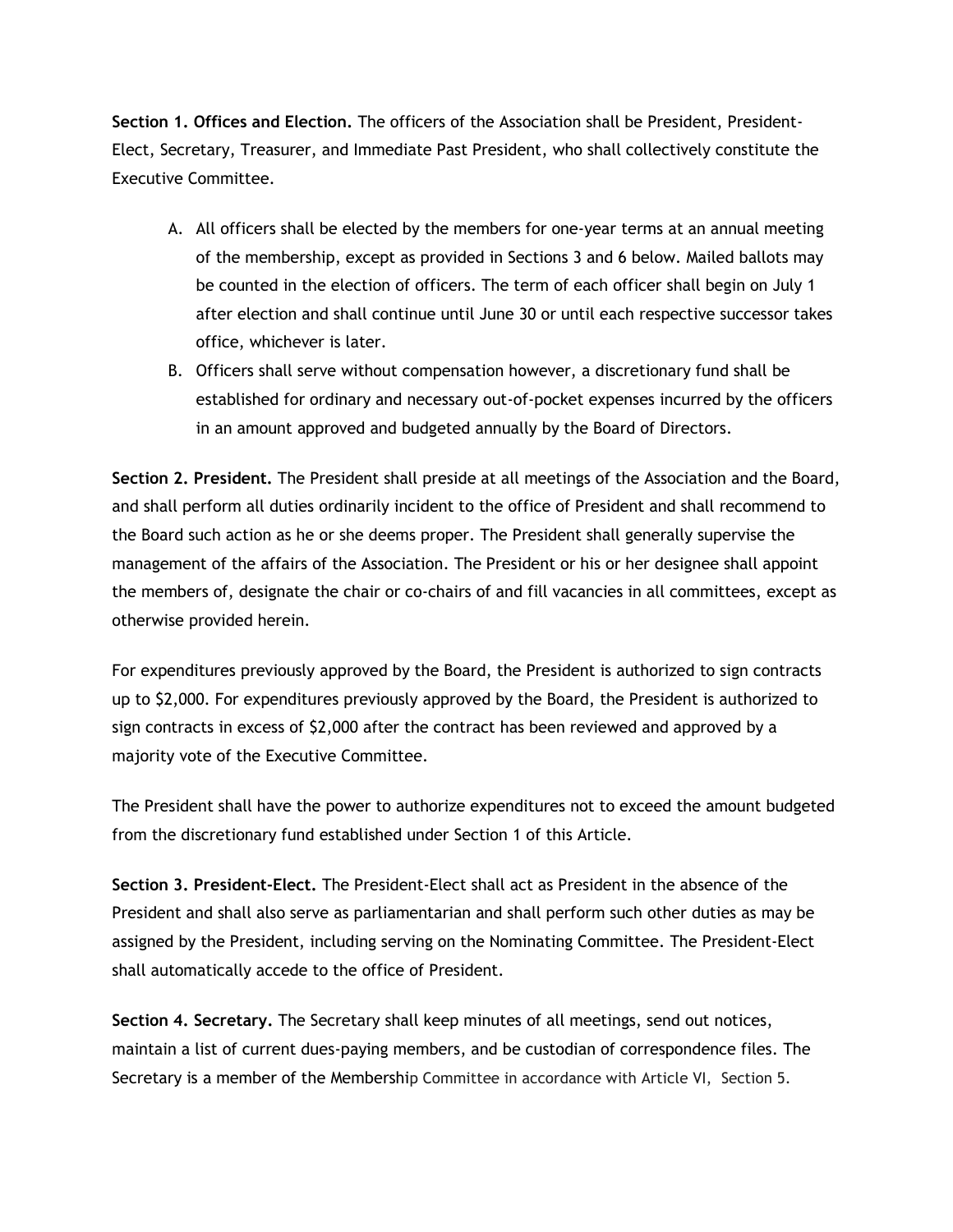**Section 5. Treasurer.** The Treasurer shall be responsible for all receipts and disbursements of Association funds, and shall deposit, receive and disburse its money in a manner approved by the Board or the President. She or he shall submit at each annual meeting of the Association a suitably classified, written annual report of the financial position of the Association including (a) all receipts and disbursements during such period and (b) all obligations outstanding at the end of the period with any comments as to current and prospective financial position that she or he may deem necessary or informative. The Treasurer is authorized to pay all budget items approved annually by the Board of Directors. The Treasurer is also authorized to execute on behalf of the Association its annual federal income tax return and any related documents.

**Section 6. Immediate Past President.** After completing a one-year term on June 30th of each year, the President shall automatically accede to the office of Immediate Past President.

**Section 7. Vacancies.** In the event any officer shall resign or otherwise be unable to serve, a majority of the Board of Directors may appoint a successor to serve the balance of the term of office.

**Section 8. Removal of Officers.** Any officer may be removed for cause at any time if the Board of Directors, in its absolute discretion and by a two-thirds majority vote, shall consider that such removal is in the best interests of the Association. Cause shall include, without limitation, the failure to attend two Board meetings without justification during one term. Removal from the Board during one term shall disqualify that member from serving on the Board the following year.

## ARTICLE IV

#### **Board of Directors**

**Section 1. Number and Powers.** The Board of Directors shall be the governing body of the Association. The Board shall have the power to give directions to all officers and committees, to act for the Association, to manage its affairs and to make appropriations of its funds. The Board shall consist of the five officers enumerated in Article III and designated the Executive Committee, the chapter and regional representatives enumerated in Section 3 below, and up to fifteen additional at-large members.

**Section 2. Ex Officio Members**. Past Presidents, other than the Immediate Past President who serves as an officer, may serve as ex officio members of the Board. As ex officio members of the Board, they do not have the right to vote and their presence at or absence from meetings shall not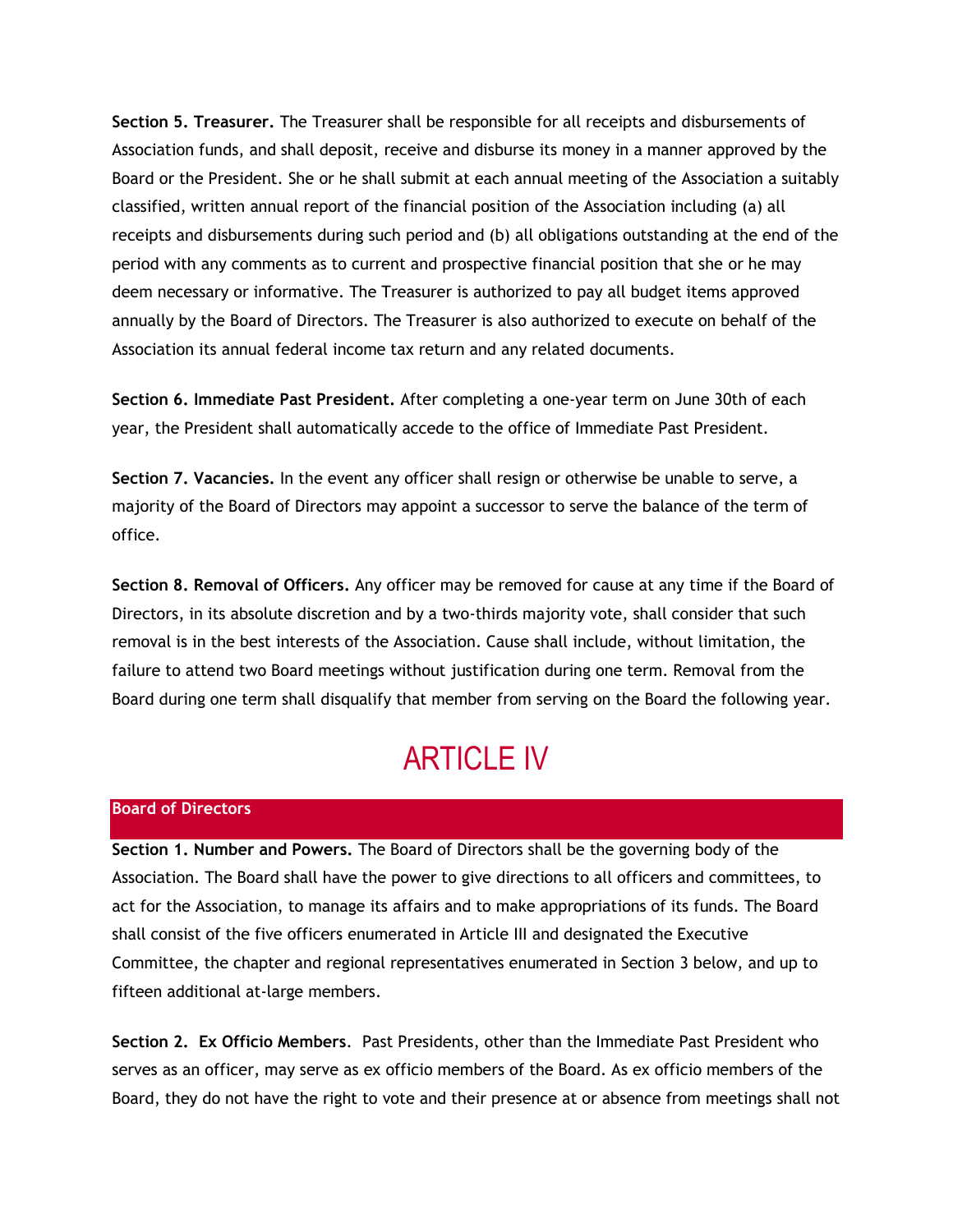be considered in the determination of the quorum. To serve as an ex officio member of the Board, the Past President must respond affirmatively within thirty (30) days after inquiry regarding her status. Nothing in this section shall prevent a past president from serving on the Board in another capacity.

**Section 3. Chapter and Regional Representatives.** The regular members of each chapter shall elect a chapter president annually, and such president shall serve on the Board of Directors as a voting representative of the chapter. Should the chapter president decline to serve on the Board of Directors, the regular members of the chapter shall elect a designee to serve on the Board of Directors in lieu of the chapter president. In regions in which there are no organized chapters, the Board of Directors may delineate regional boundaries to create regions entitled to regional representation. A representative residing or working in each of such regions shall be elected by the regular membership at the annual meeting to serve on the Board of Directors as a voting representative of the region.

**Section 3. Terms and Election.** Each at-large director shall be elected by the membership at the Annual Meeting. Mail-in and proxy ballots may be counted in the election of directors at the Annual Meeting. The term of each director shall begin on July 1st following election at the Annual Meeting of the Association and shall end the next June 30th.

**Section 4. Vacancies.** In the event any Director shall resign or otherwise be unable to serve, a majority of the Board of Directors shall appoint a successor to serve the balance of the term of office bearing in mind equitable geographic distribution.

**Section 5. Meetings.** The Board of Directors shall meet at least semi-annually at a time and place to be determined by the President. Provided such equipment is reasonably available, any director may be present and participate at such meeting by use of any means by which the other members can hear each other. Upon reasonable notice, special meetings of the Board of Directors may be called by the President at her discretion or by the Secretary upon written request of three (3) directors. The meetings of the Board of Directors shall be open to any member of the Association who may wish to attend, except when the Board enters into executive session.

**Section 6. Notice of Meetings.** Notice of all regular meetings shall be given by the Secretary to each officer and director by mail no more than fifty (50) nor fewer than ten (10) days before the date of the meeting. Notice may be given by regular mail, electronic mail, facsimile, or by oral notice, including by telephone.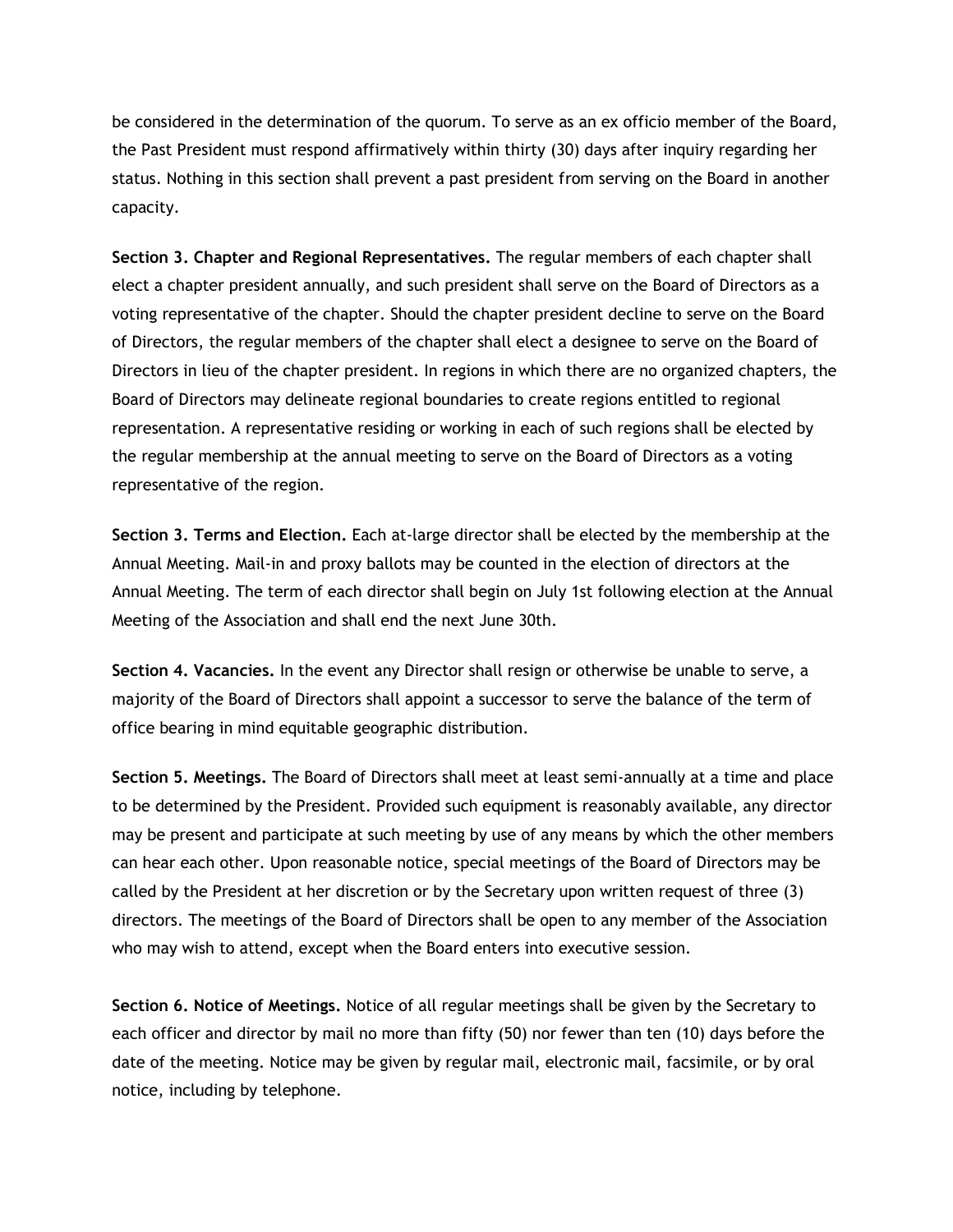**Section 7. Quorum.** At all meetings of the Board of Directors, 40% of the officers, Chapter Presidents, and directors shall constitute a quorum for the transaction of business. Any board member who participates in the meeting via telephone shall be counted toward the quorum.

**Section 8. Compensation.** Members of the Board of Directors shall serve without compensation but may be reimbursed for out-of-pocket expenses upon approval by the Board.

**Section 9. Removal of Directors.** Any director may be removed for cause at any time if the majority of the regular membership, in its absolute discretion, shall consider that such removal is in the best interests of the Association. Cause shall include, without limitation, the failure to attend two Board meetings without justification during one term. Removal from the Board during one term shall disqualify that member from serving on the Board the following year.

**Section 10. Action Without Meeting.** Each action to be taken at a Board of Directors meeting may be taken without a meeting if the action is taken by all members of the Board. The action shall be evidenced by one or more written consents stating the action taken, signed by one hundred percent of the total number of Directors either before or after the action taken, and included in the minutes or filed with the corporate records reflecting the action taken. Action taken under this Section is effective when the last director signs the consent unless the consent specifies a different effective date, in which event the action taken is effective as of the date specified therein, provided the consent states the date of execution by each director. A consent signed under this section has the effect of a meeting vote and may be described as such in any document. Any such consent may be accomplished by one or more electronic transmissions as defined in section 13.1-803 of the Code of Virginia, as amended and may be executed in counterparts, all of which shall all be taken together as a single original consent. A consent signed under this section has the effect of action taken at a meeting of the board of directors and may be described as such in any document.

# ARTICLE V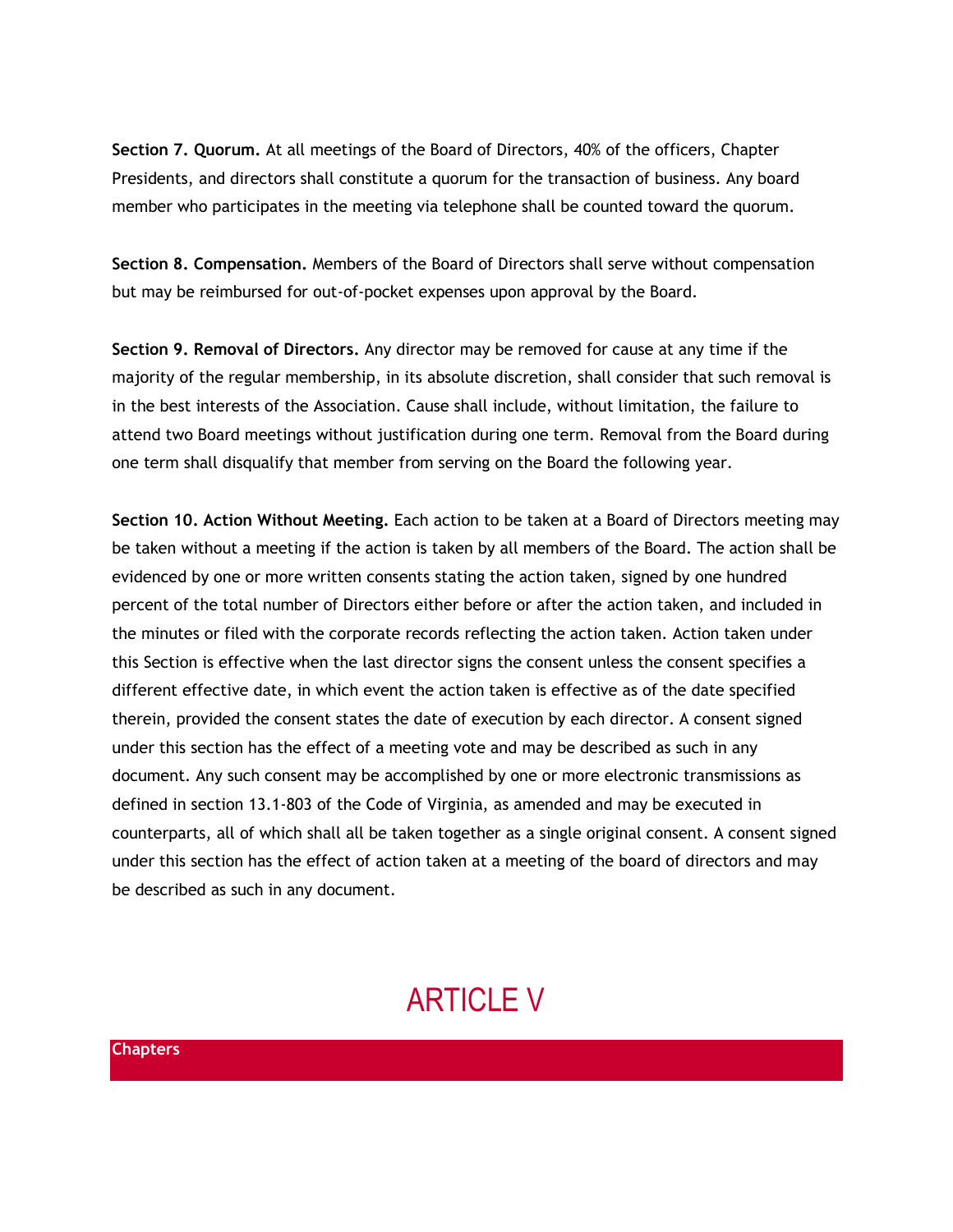**Section 1:** The VWAA Board of Directors may permit the formation of chapters upon petition by interested prospective members residing or practicing law in a locality not already represented by an existing VWAA chapter. Each Chapter shall operate under Chapter Guidelines prescribed by the VWAA Board of Directors, which maintains the sole authority to revise said Guidelines. It is the duty of the VWAA Board to distribute a copy of the Chapter Guidelines to the incoming Chapter Presidents within 15 days of the installation of the Chapter Presidents.

## **Section 2: Chapter Requirements**

- A. Each Chapter shall maintain 10 or more members;
- B. Each Chapter shall have a President, Vice President/President-Elect, Treasurer and Secretary;
- C. Each Chapter shall meet at least quarterly;
- D. Each Chapter Treasurer shall submit quarterly financial reports to the VWAA Treasurer; and
- E. Each Chapter shall be formed and operated in a manner not inconsistent with the Mission of VWAA.

# ARTICLE VI

### **Committees**

**Section 1. Program Committee.** There shall be a Program Committee of the Association which has as its purpose the education and training of women attorneys for the purpose of improving and developing their capabilities and for the instruction of the public on subjects relating to the role of women attorneys in their communities. The Program Committee shall consist of at least three subcommittees: Conference, Annual Meeting, and Continuing Legal Education. The President shall appoint the chair of the Program Committee, a chair of each of the subcommittees, and additional members of the Association to serve as appropriate. The Annual Meeting Subcommittee shall plan the educational program for the annual meeting. The Program Committee may plan additional educational seminars for the membership or for the general public as approved by the Board of Directors.

**Section 2. Judiciary Committee.** The Judiciary Committee shall have as its purpose the gathering, organization and dissemination of information on potential candidates for judgeships and to encourage women attorneys to seek careers in the judiciary. The committee shall also be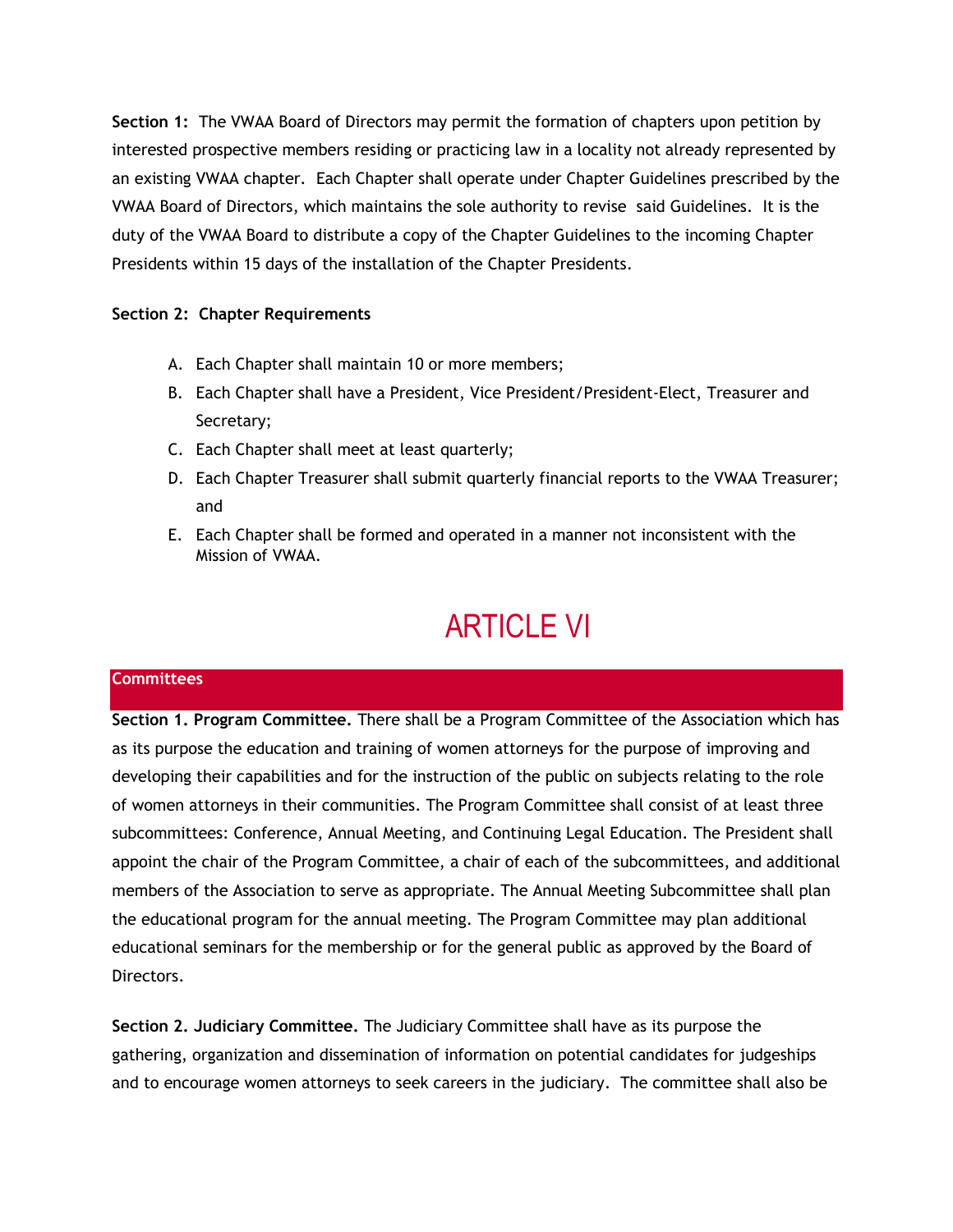responsible for the development of programs to train Association members on the judicial screening process.

- A. Subject to approval by a majority of the Board of Directors, the President shall appoint a member of the Association as the Chair of the Judiciary Committee. The President shall appoint to the Judiciary Committee not less than five (5) other members of the Association representing different geographical regions throughout the state.
- B. The Judiciary Committee may refer qualified candidates for judgeships to the Board of Directors for Association recommendation and endorsement. This Committee referral shall include, whenever possible, a personal interview by at least one (1) member of the Association, and shall include a review of the candidate's credentials conducted by at least one (1) member of the Association.
- C. When requested by the Board or any member of the Association, the Judiciary Committee shall provide information as to qualified candidate(s) for any judicial vacancies. The VWAA Board may request and consider the position of the local bar associations on any judicial candidate referred to the Board by the Judiciary Committee.
- D. The Board of Directors may recommend a referred candidate, or a list of referred candidates, upon a majority vote of the Directors present and voting at a regularly scheduled meeting of the Board of Directors; provided, however, that if delaying the vote on such recommendation and endorsement until the next regularly scheduled meeting of the Board would adversely affect the timeliness or effectiveness of such recommendation one of the following two methods of approval may be used:

1) The Executive Committee is authorized to act on behalf of the Board. At least a majority of the Executive Committee must vote in favor of a recommendation and endorsement, regarding a judicial candidate, or list of candidates, in order to make the recommendation official; or

2) The Board of Directors may act outside a regularly scheduled meeting, following Notice to all members of the Board of Directors, by at least a majority vote of all Directors. The VWAA President, or her designee, shall then provide the name of the candidate to the proper authorities and any other person or organization deemed appropriate.

**Section 3. The Communications Committee.** There shall be a Communications Committee which has as its purpose the communication of information to membership, including the publication of a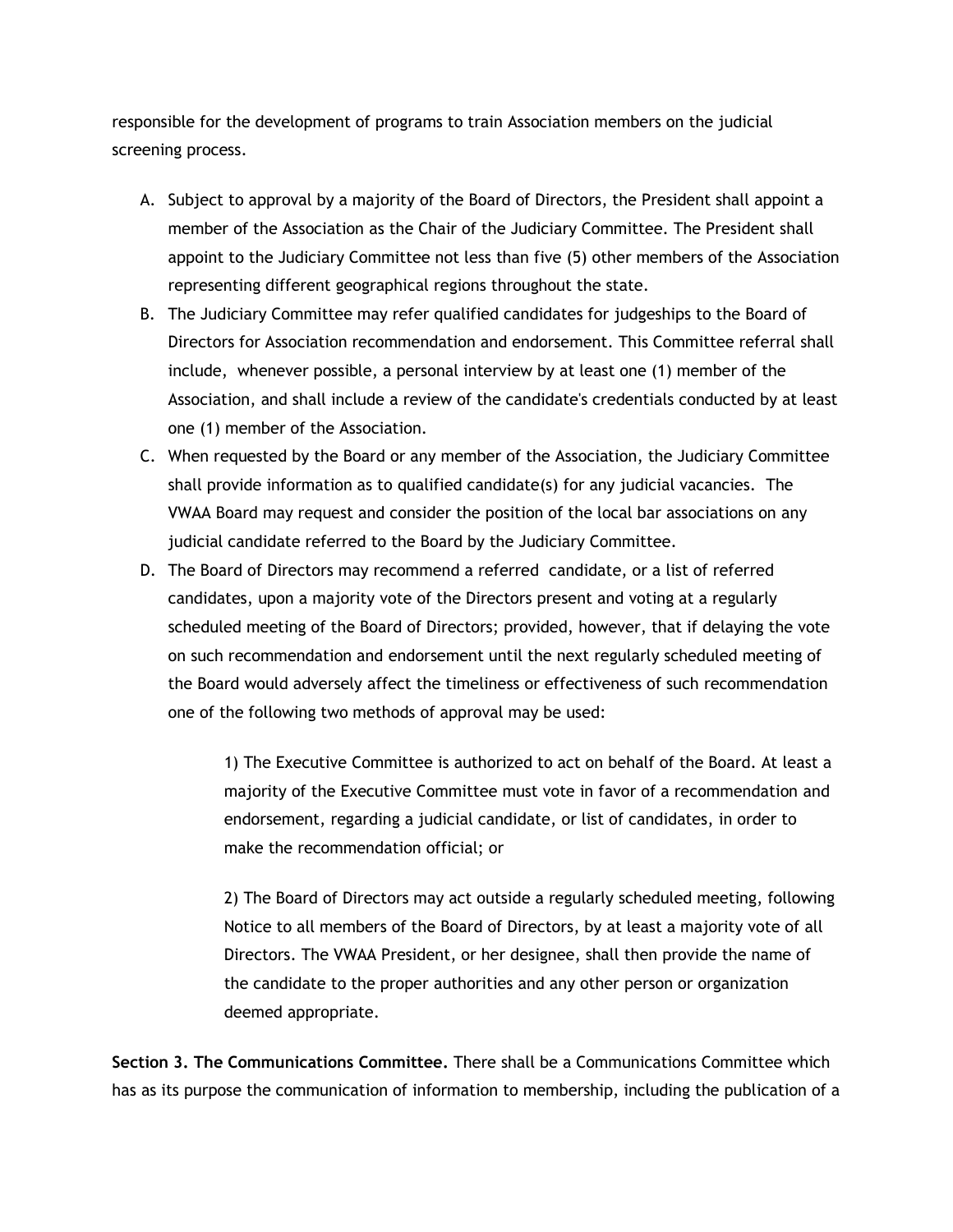newsletter in electronic format and by means of social media, the publication of Lex Claudia and all other publications approved by the Board of Directors, and the oversight of the Association's website. The President shall appoint a chair of the Communications Committee. The President shall appoint not less than three (3) other members of the Association as members of the Committee. If the President appoints co-chairs, then the President may appoint two, rather than three, additional members.

**Section 4. Bylaws Committee.** The Bylaws Committee shall have as its purpose the continuing revision of the Association's Bylaws. The President shall appoint a member of the Board of Directors to be the chair of the Bylaws Committee and not less than three (3) other members of the Association. The Bylaws Committee shall meet on the call of its chair as the need arises. If the President appoints co-chairs, then the President may appoint two, rather than three, additional members.

**Section 5. Membership Committee.** The Membership Committee shall have as its purpose encouraging, managing, and increasing the membership of the Association. It shall maintain the membership records and a current list of dues-paying members, work with each Chapter to encourage new membership, and contact law schools and those who have recently been admitted to the Virginia State Bar about the Association. The President shall appoint a member of the Association to be the Chair of the Membership Committee, and not less than three (3) other members of the Association, which shall include the Board Secretary, to serve on the Committee. The Membership Committee shall meet on the call of its chair as the need arises. If the President appoints co-chairs, then the President may appoint two, rather than three, additional members.

**Section 6. Legislative Committee.** The Legislative Committee shall have as its purpose the monitoring of legislation in the Virginia General Assembly, the monitoring of recommendations of the Boyd-Graves Conference, the reporting to the Board of matters which may be of interest to the Association, and support of the policies approved by the membership or directed by the Board. Subject to approval by the Board of Directors, the President shall appoint a member of the Association to be the Chair of the Legislative Committee. The President shall appoint not less than three (3) other members of the Association to the Legislative Committee. If the President appoints co-chairs, then the President may appoint two, rather than three, additional members.

- A. The Legislative Committee shall meet on the call of its Chair as the need arises;
- B. The Legislative Committee shall not express the official view of the association without receiving prior approval of the Board of Directors or the Executive Committee.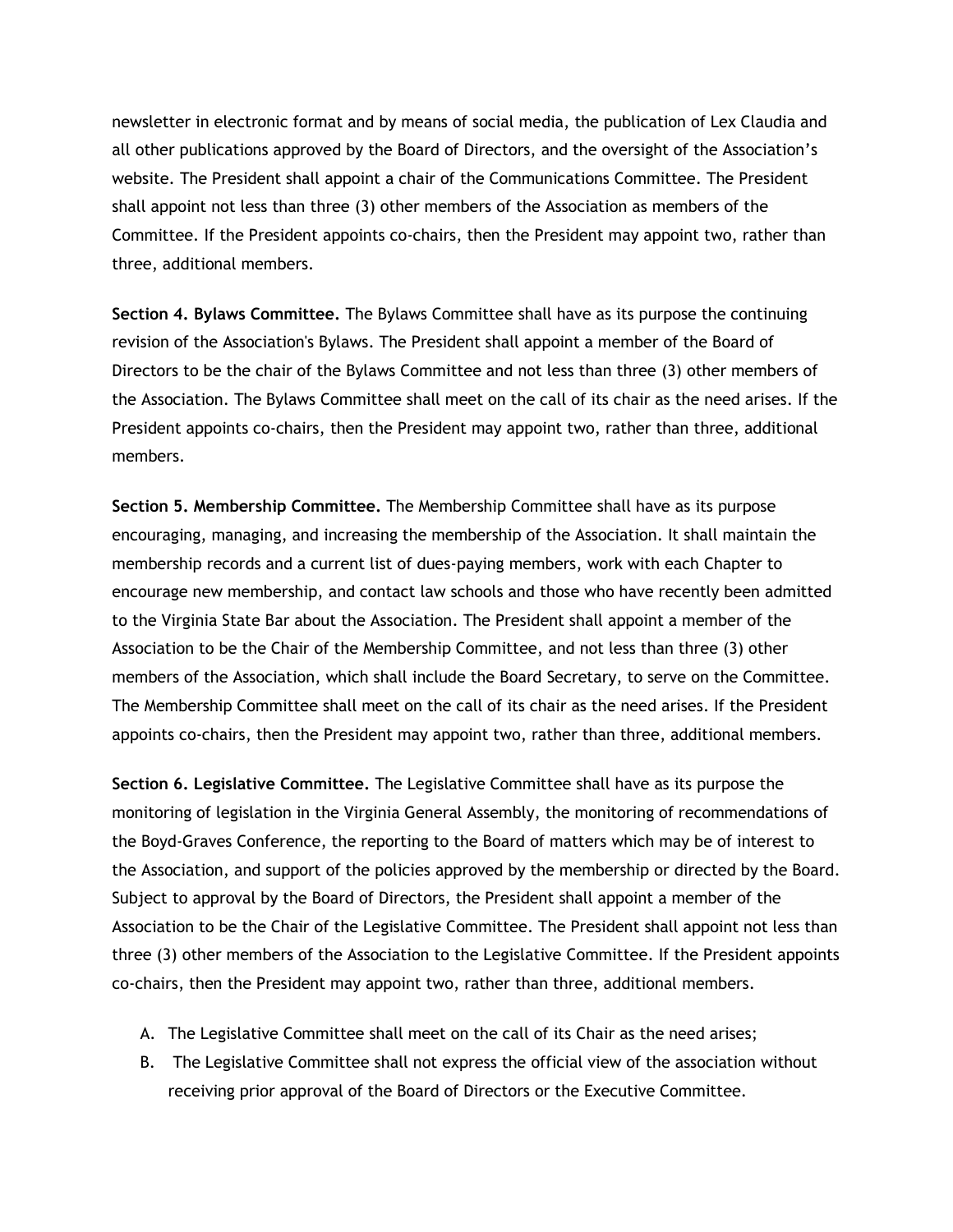**Section 7. Nominating Committee.** The Nominating Committee shall be a standing and on-going committee which shall have as its purpose the recommendation of members (1) for positions on the Board of Directors or as officers of the Association and (2) for appointments to outside organizations, as requested by the President. The Immediate Past President shall chair the Nominating Committee. The President shall appoint one member from each chapter and region and the President-elect to serve on the committee.

**Section 8. Finance Committee.** The Finance Committee shall have as its purpose the review of Chapter quarterly reports, preparation of annual tax reports and other tax documents, and ongoing review of the Association's annual budget as approved by the Board of Directors. The Treasurer shall chair the Finance Committee and the President shall appoint not less than two (2) other members of the Association to serve on the Committee. The Finance Committee shall oversee an annual audit, which shall be conducted by members other than the Treasurer and immediate past Treasurer.

**Section 9. Special Committees.** The president may appoint special committees and define their duties. Special committees shall automatically cease to exist at the end of the term of office of the appointing president, unless continued by the new president.

**Section 10. Executive Committee.** The Executive Committee shall consist of the President, President-Elect, Immediate Past-President, Secretary and Treasurer.

# ARTICLE VII

### **Indemnification**

**Section 1. Authorization.** The Association may indemnify an individual who so qualifies per the provisions of Virginia Code section 13.1-876 or successor section, and may indemnify officers, directors and other persons designated by the Board of Directors, in its sole discretion, as otherwise authorized by law.

## **ARTICLE VIII**

### **Adoption and Amendments**

**Section 1. Adoption.** These Bylaws shall take effect upon two-thirds of the members present and voting at the initial annual meeting of the membership.